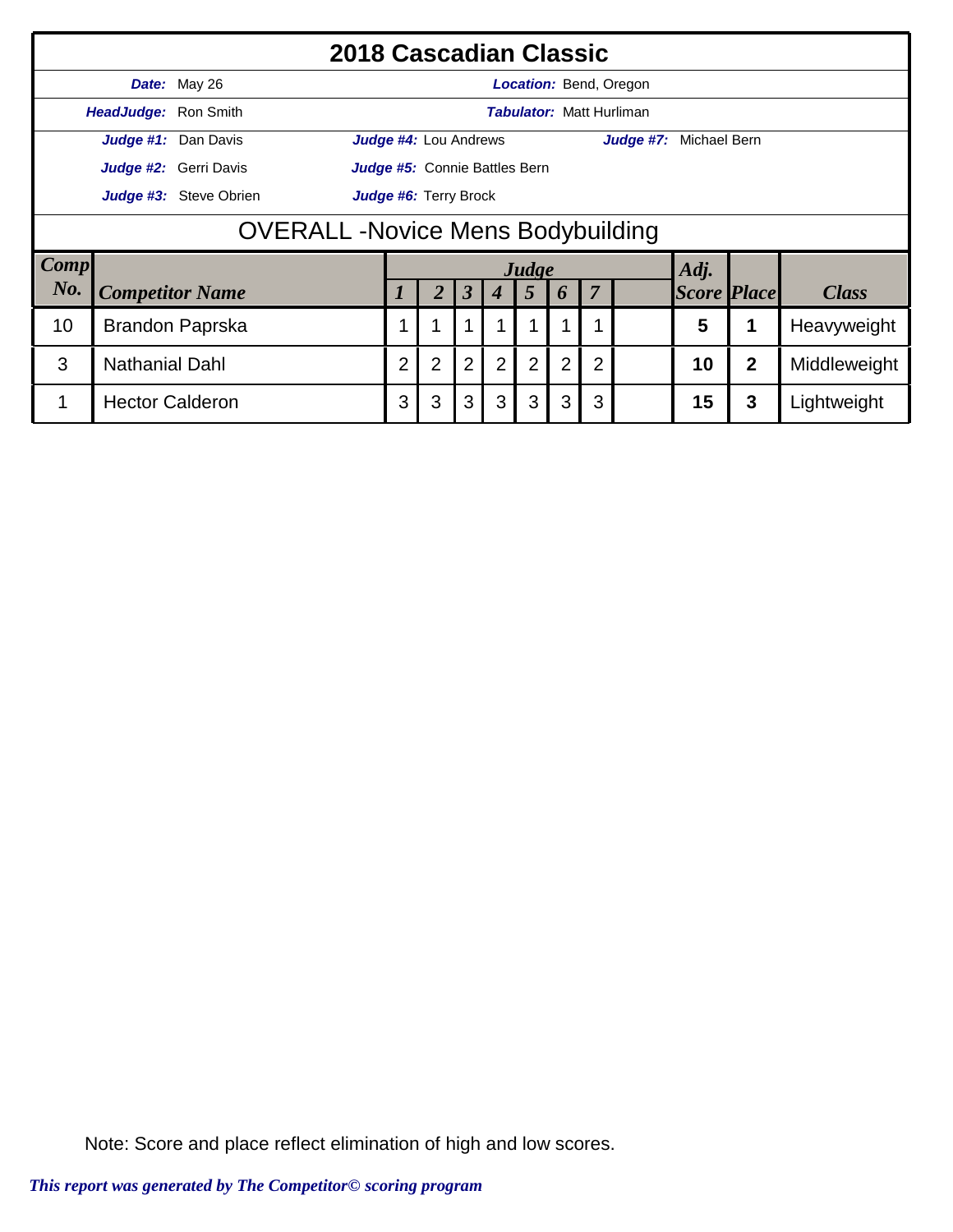|             |                                            | 2018 Cascadian Classic    |                              |                               |                      |                  |                |                |                |                                 |                    |                |              |  |  |
|-------------|--------------------------------------------|---------------------------|------------------------------|-------------------------------|----------------------|------------------|----------------|----------------|----------------|---------------------------------|--------------------|----------------|--------------|--|--|
|             |                                            | Date: May 26              |                              |                               |                      |                  |                |                |                | Location: Bend, Oregon          |                    |                |              |  |  |
|             | HeadJudge: Ron Smith                       |                           |                              |                               |                      |                  |                |                |                | <b>Tabulator: Matt Hurliman</b> |                    |                |              |  |  |
|             |                                            | Judge #1: Dan Davis       |                              | Judge #4: Lou Andrews         |                      |                  |                |                |                | Judge #7: Michael Bern          |                    |                |              |  |  |
|             |                                            | Judge #2: Gerri Davis     |                              | Judge #5: Connie Battles Bern |                      |                  |                |                |                |                                 |                    |                |              |  |  |
|             |                                            | Judge #3: Steve Obrien    | <b>Judge #6: Terry Brock</b> |                               |                      |                  |                |                |                |                                 |                    |                |              |  |  |
|             | <b>OVERALL</b> - Mens Masters Bodybuilding |                           |                              |                               |                      |                  |                |                |                |                                 |                    |                |              |  |  |
| <b>Comp</b> |                                            |                           |                              |                               |                      |                  | Judge          |                |                |                                 | Adj.               |                |              |  |  |
| No.         |                                            | <b>Competitor Name</b>    |                              | $\overline{2}$                | $\boldsymbol{\beta}$ | $\boldsymbol{4}$ | 5              | 6              | $\overline{7}$ |                                 | <b>Score Place</b> |                | <b>Class</b> |  |  |
| 17          |                                            | <b>Christopher Lovell</b> |                              |                               |                      |                  |                |                |                |                                 | 5                  |                | 50 and Over  |  |  |
| 15          | <b>Tim OMalley</b>                         |                           | $\overline{2}$               | $\overline{2}$                | $\overline{2}$       | $\overline{2}$   | $\overline{2}$ | $\overline{2}$ | $\overline{2}$ |                                 | 10                 | $\overline{2}$ | 40 and Over  |  |  |
| 14          | <b>Sklyer Dodson</b>                       |                           | 3                            | 3                             | 3                    | 3                | 3              | 3              | 3              |                                 | 15                 | 3              | 35 and Over  |  |  |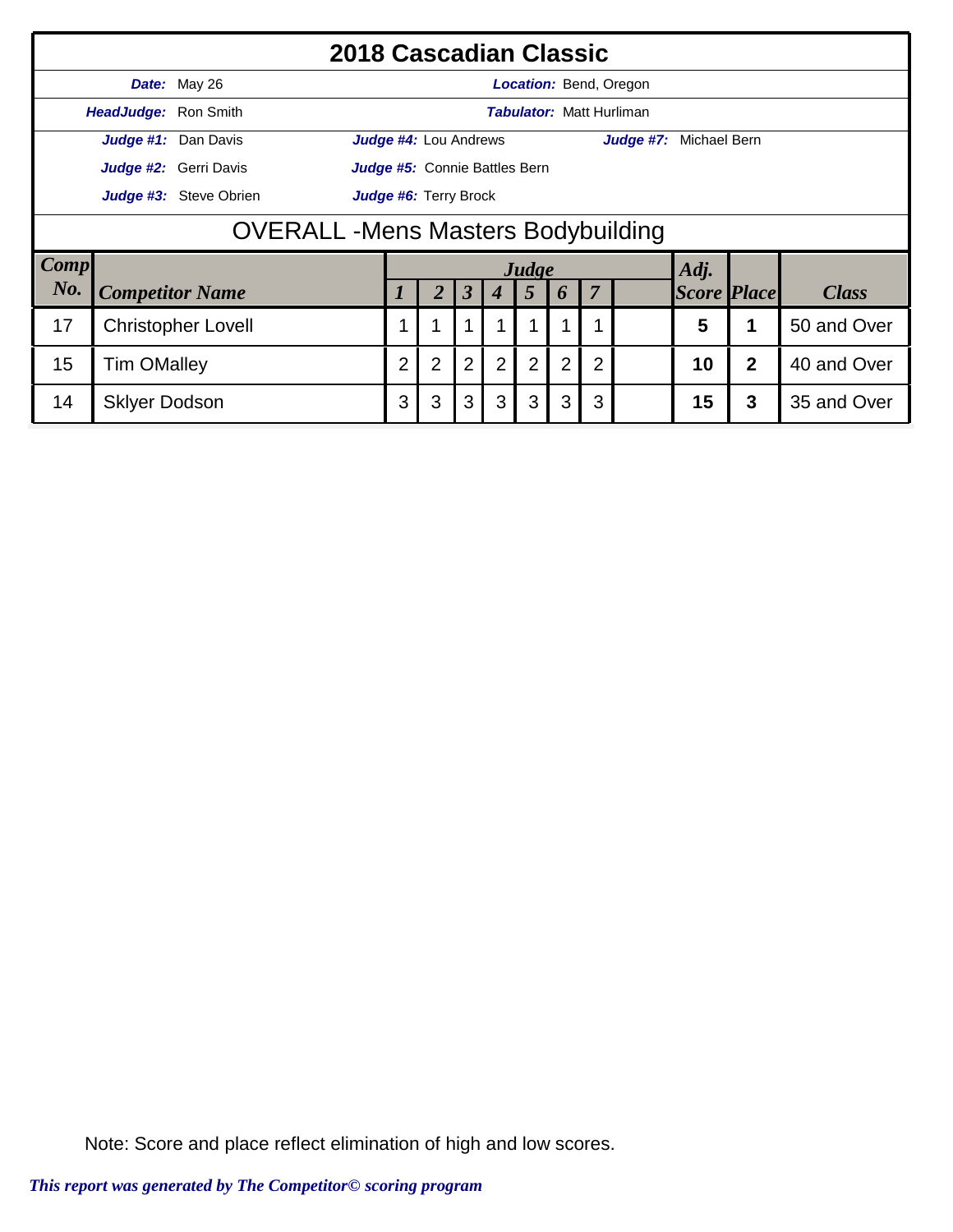|             |                                  |                        | 2018 Cascadian Classic               |                       |                              |                         |                |                |                |                |                                 |                    |   |              |  |  |
|-------------|----------------------------------|------------------------|--------------------------------------|-----------------------|------------------------------|-------------------------|----------------|----------------|----------------|----------------|---------------------------------|--------------------|---|--------------|--|--|
|             |                                  | Date: May 26           |                                      |                       |                              |                         |                |                |                |                | Location: Bend, Oregon          |                    |   |              |  |  |
|             | HeadJudge: Ron Smith             |                        |                                      |                       |                              |                         |                |                |                |                | <b>Tabulator: Matt Hurliman</b> |                    |   |              |  |  |
|             |                                  | Judge #1: Dan Davis    |                                      |                       | <b>Judge #4:</b> Lou Andrews |                         |                |                |                |                | Judge #7: Michael Bern          |                    |   |              |  |  |
|             |                                  | Judge #2: Gerri Davis  | <b>Judge #5:</b> Connie Battles Bern |                       |                              |                         |                |                |                |                |                                 |                    |   |              |  |  |
|             |                                  | Judge #3: Steve Obrien |                                      | Judge #6: Terry Brock |                              |                         |                |                |                |                |                                 |                    |   |              |  |  |
|             | <b>OVERALL</b> - Womens Physique |                        |                                      |                       |                              |                         |                |                |                |                |                                 |                    |   |              |  |  |
| <b>Comp</b> |                                  |                        |                                      |                       |                              |                         |                | Judge          |                |                |                                 | Adj.               |   |              |  |  |
| No.         |                                  | <b>Competitor Name</b> |                                      |                       |                              | $\overline{\mathbf{3}}$ |                | 5              | $\bm{0}$       | 7              |                                 | <b>Score Place</b> |   | <b>Class</b> |  |  |
| 25          | <b>Kimberly Bickley</b>          |                        |                                      |                       |                              | $\overline{2}$          |                |                |                | $\overline{2}$ |                                 | 6                  |   | Class A Unde |  |  |
| 28          | Amy Neelands                     |                        |                                      | $\overline{2}$        | $\overline{2}$               |                         | $\overline{2}$ | $\overline{2}$ | $\overline{2}$ | 1              |                                 | 9                  | 2 | Class B Unde |  |  |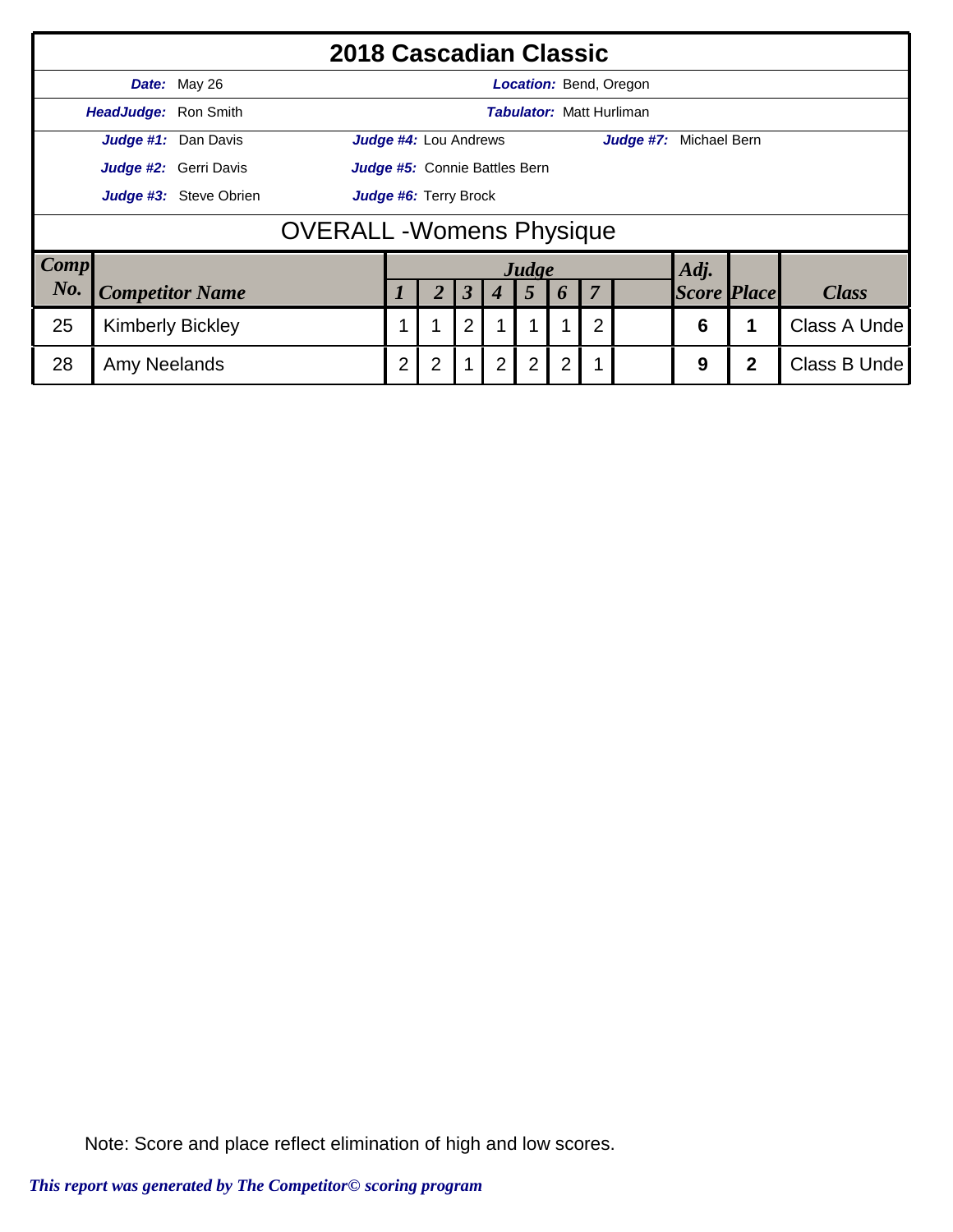|             |                                |                        | 2018 Cascadian Classic |                |                               |                      |                  |                |                |                |                                 |                    |                |              |  |
|-------------|--------------------------------|------------------------|------------------------|----------------|-------------------------------|----------------------|------------------|----------------|----------------|----------------|---------------------------------|--------------------|----------------|--------------|--|
|             |                                | Date: May 26           |                        |                |                               |                      |                  |                |                |                | Location: Bend, Oregon          |                    |                |              |  |
|             | <b>HeadJudge: Ron Smith</b>    |                        |                        |                |                               |                      |                  |                |                |                | <b>Tabulator: Matt Hurliman</b> |                    |                |              |  |
|             |                                | Judge #1: Dan Davis    |                        |                | Judge #4: Lou Andrews         |                      |                  |                |                |                | Judge #7: David Odom            |                    |                |              |  |
|             |                                | Judge #2: Gerri Davis  |                        |                | Judge #5: Connie Battles Bern |                      |                  |                |                |                |                                 |                    |                |              |  |
|             |                                | Judge #3: Steve Obrien | Judge #6: Terry Brock  |                |                               |                      |                  |                |                |                |                                 |                    |                |              |  |
|             | <b>OVERALL -Masters Figure</b> |                        |                        |                |                               |                      |                  |                |                |                |                                 |                    |                |              |  |
| <b>Comp</b> |                                |                        |                        |                |                               |                      |                  | Judge          |                |                |                                 | Adj.               |                |              |  |
| No.         |                                | <b>Competitor Name</b> |                        |                |                               | $\boldsymbol{\beta}$ | $\boldsymbol{4}$ | 5              | 6              | $\overline{7}$ |                                 | <b>Score Place</b> |                | <b>Class</b> |  |
| 48          |                                | Meghan Boehm-Hart      |                        | 1              | ◢                             |                      |                  | 3              |                |                |                                 | 5                  |                | Class A Over |  |
| 55          |                                | Sherri Bromagem        |                        | $\overline{2}$ | $\overline{2}$                | $\overline{2}$       | 3                | $\overline{2}$ | $\overline{2}$ | $\overline{2}$ |                                 | 10                 | $\overline{2}$ | Class B Over |  |
| 63          | <b>Vickie Cafferty</b>         |                        |                        | 3              | 3                             | 3                    | $\overline{2}$   |                | 3              | 3              |                                 | 14                 | 3              | Class C Over |  |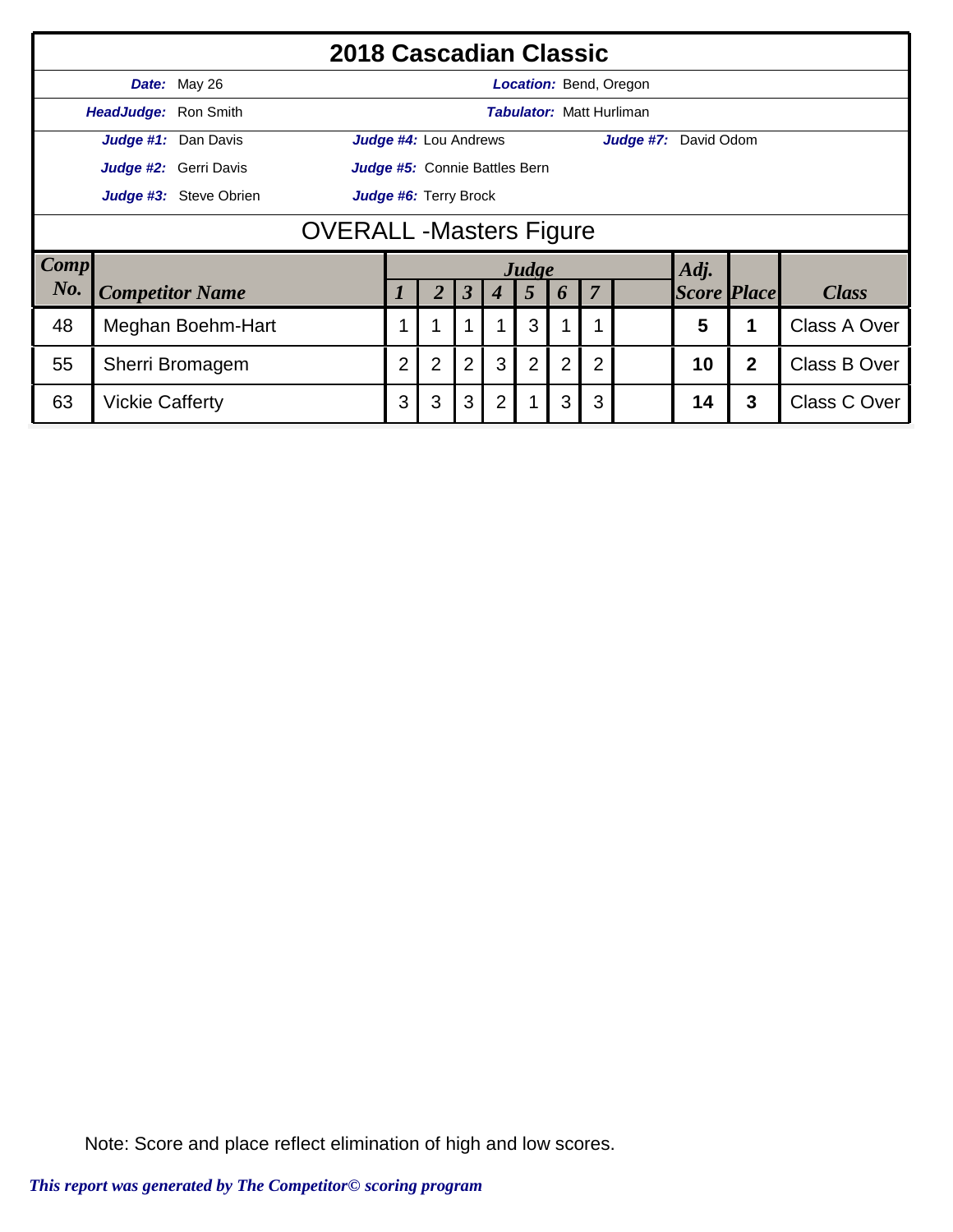|             |                       | 2018 Cascadian Classic |                            |                               |                      |                  |                |                |                |                                 |                    |                |              |
|-------------|-----------------------|------------------------|----------------------------|-------------------------------|----------------------|------------------|----------------|----------------|----------------|---------------------------------|--------------------|----------------|--------------|
|             |                       | Date: May 26           |                            |                               |                      |                  |                |                |                | Location: Bend, Oregon          |                    |                |              |
|             | HeadJudge: Ron Smith  |                        |                            |                               |                      |                  |                |                |                | <b>Tabulator: Matt Hurliman</b> |                    |                |              |
|             |                       | Judge #1: Dan Davis    |                            | Judge #4: Lou Andrews         |                      |                  |                |                |                | Judge #7: David Odom            |                    |                |              |
|             |                       | Judge #2: Gerri Davis  |                            | Judge #5: Connie Battles Bern |                      |                  |                |                |                |                                 |                    |                |              |
|             |                       | Judge #3: Steve Obrien |                            | Judge #6: Terry Brock         |                      |                  |                |                |                |                                 |                    |                |              |
|             |                       |                        | <b>OVERALL-Open Figure</b> |                               |                      |                  |                |                |                |                                 |                    |                |              |
| <b>Comp</b> |                       |                        | Adj.<br>Judge              |                               |                      |                  |                |                |                |                                 |                    |                |              |
| No.         |                       | <b>Competitor Name</b> | $\boldsymbol{l}$           | 2                             | $\boldsymbol{\beta}$ | $\boldsymbol{4}$ | $\overline{5}$ | 6              | $\overline{7}$ |                                 | <b>Score Place</b> |                | <b>Class</b> |
| 75          | Alicia Morse          |                        | 2                          | 3                             | $\overline{2}$       | 2                |                |                | $\overline{2}$ |                                 | 9                  | 1              | Class B Unde |
| 66          |                       | Meghan Boehm-Hart      |                            | 4                             | 3                    |                  | $\overline{2}$ | $\overline{2}$ |                |                                 | 9                  | $\overline{2}$ | Class A Unde |
| 85          | <b>Shelly Sanders</b> |                        | 3                          | 1                             | 4                    | 3                | 3              | 5              | 3              |                                 | 16                 | $\mathbf{3}$   | Class D Und  |
| 77          | <b>Kat Broderik</b>   |                        | 4                          | $\overline{2}$                |                      | 5                | 4              | 3              | 4              |                                 | 17                 | 4              | Class C Und  |
| 87          |                       | Lisa Hamrick-Varga     | 5                          | 5                             | 5                    | 4                | 5              | 4              | 5              |                                 | 24                 | 5              | Class E Over |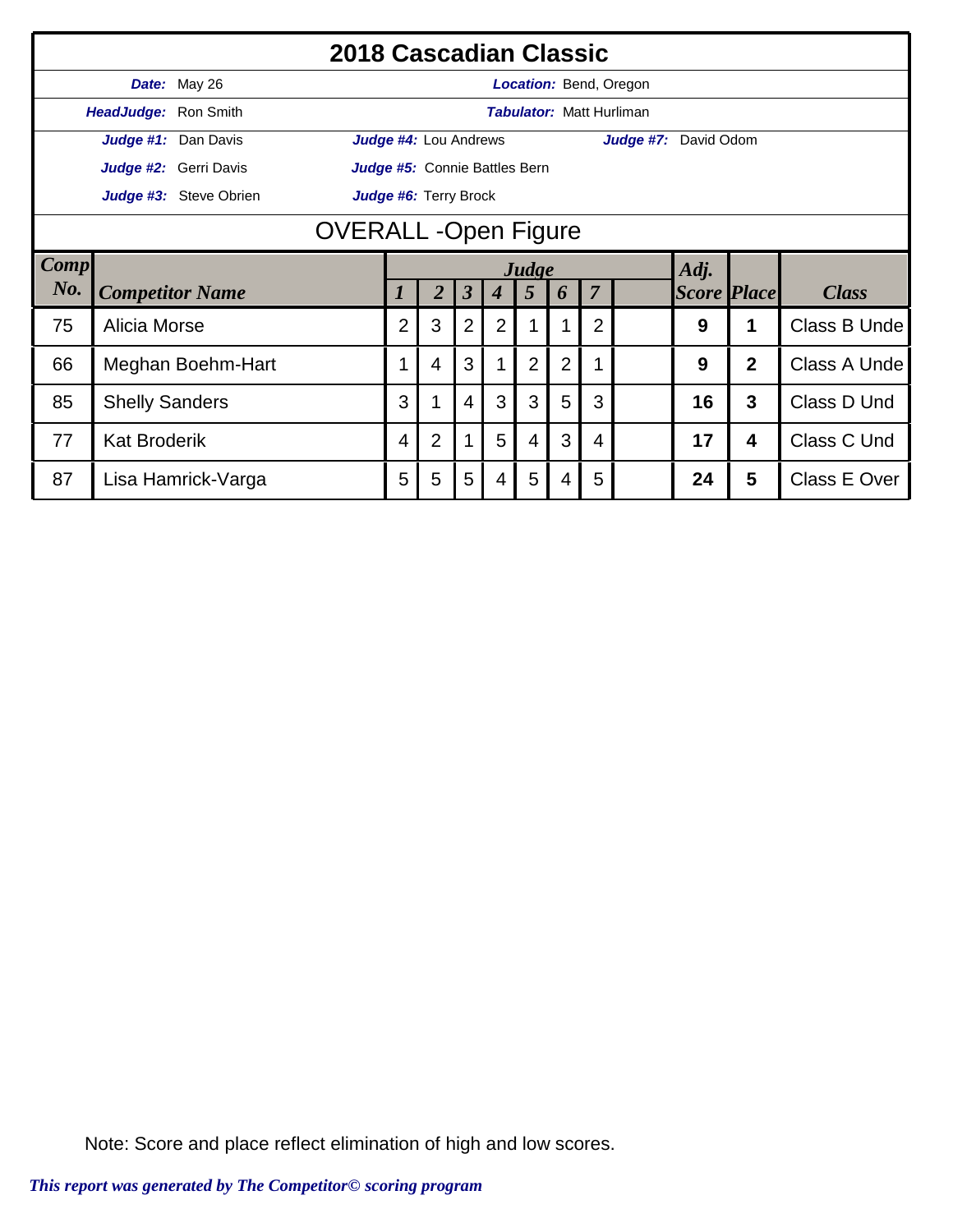|             |                        | 2018 Cascadian Classic    |                                       |                               |                      |                  |                |                |                |                                 |                    |                         |                    |
|-------------|------------------------|---------------------------|---------------------------------------|-------------------------------|----------------------|------------------|----------------|----------------|----------------|---------------------------------|--------------------|-------------------------|--------------------|
|             |                        | Date: May 26              |                                       |                               |                      |                  |                |                |                | <b>Location: Bend, Oregon</b>   |                    |                         |                    |
|             | HeadJudge: Ron Smith   |                           |                                       |                               |                      |                  |                |                |                | <b>Tabulator: Matt Hurliman</b> |                    |                         |                    |
|             |                        | Judge #1: Dan Davis       |                                       | <b>Judge #4: Lou Andrews</b>  |                      |                  |                |                |                | <b>Judge #7:</b> David Odom     |                    |                         |                    |
|             |                        | Judge #2: Gerri Davis     |                                       | Judge #5: Connie Battles Bern |                      |                  |                |                |                |                                 |                    |                         |                    |
|             |                        | Judge #3: Steve Obrien    |                                       | Judge #6: Terry Brock         |                      |                  |                |                |                |                                 |                    |                         |                    |
|             |                        |                           | <b>OVERALL-Open Mens Bodybuilding</b> |                               |                      |                  |                |                |                |                                 |                    |                         |                    |
| <b>Comp</b> |                        |                           | Adj.<br>Judge                         |                               |                      |                  |                |                |                |                                 |                    |                         |                    |
| $N0$ .      | <b>Competitor Name</b> |                           | 1                                     | $\overline{2}$                | $\boldsymbol{\beta}$ | $\boldsymbol{4}$ | 5              | 6              | $\overline{7}$ |                                 | <b>Score Place</b> |                         | <b>Class</b>       |
| 100         | <b>Jake Toll</b>       |                           |                                       | 1                             | $\overline{2}$       |                  |                |                | 1              |                                 | 5                  |                         | Light Heavyw       |
| 104         |                        | <b>Christopher Lovell</b> | $\overline{2}$                        | $\overline{2}$                | 1                    | $\overline{2}$   | 4              | $\overline{2}$ | 4              |                                 | 12                 | $\overline{2}$          | <b>Super Heavy</b> |
| 103         | <b>Cody Schwietert</b> |                           | 3                                     | 3                             | 3                    | 4                | $\overline{2}$ | 3              | $\overline{2}$ |                                 | 14                 | $\mathbf{3}$            | Heavyweight        |
| 96          | <b>Tim OMalley</b>     |                           | 4                                     | 4                             | 4                    | 3                | 3              | 4              | 3              |                                 | 18                 | $\overline{\mathbf{4}}$ | Middleweight       |
| 91          | Khoi Le                |                           | 5                                     | 5                             | 5                    | 5                | 5              | 5              | 5              |                                 | 25                 | 5                       | Lightweight        |
| 89          | Kyle Jull              |                           | 6                                     | 6                             | $6\phantom{1}6$      | 6                | 6              | 6              | 6              |                                 | 30                 | $6\phantom{1}6$         | Bantamweigh        |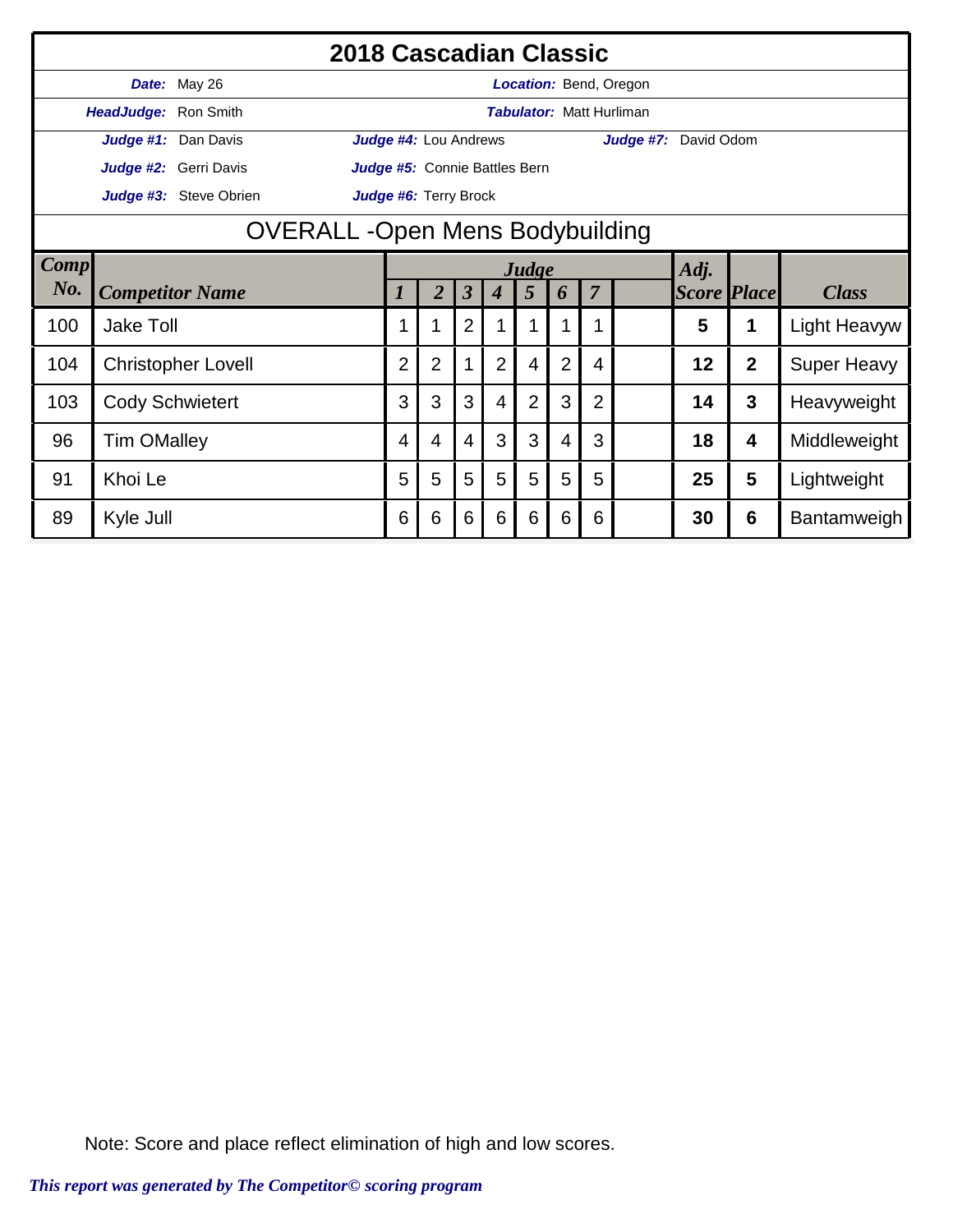|             |                      |                        | 2018 Cascadian Classic                  |   |                                      |   |   |                |                  |                |                                 |                    |   |              |  |
|-------------|----------------------|------------------------|-----------------------------------------|---|--------------------------------------|---|---|----------------|------------------|----------------|---------------------------------|--------------------|---|--------------|--|
|             |                      | Date: May 26           |                                         |   |                                      |   |   |                |                  |                | Location: Bend, Oregon          |                    |   |              |  |
|             | HeadJudge: Ron Smith |                        |                                         |   |                                      |   |   |                |                  |                | <b>Tabulator: Matt Hurliman</b> |                    |   |              |  |
|             |                      | Judge #1: Dan Davis    |                                         |   | <b>Judge #4:</b> Lou Andrews         |   |   |                |                  |                | Judge #7: Michael Bern          |                    |   |              |  |
|             |                      | Judge #2: Gerri Davis  |                                         |   | <b>Judge #5:</b> Connie Battles Bern |   |   |                |                  |                |                                 |                    |   |              |  |
|             |                      | Judge #3: Steve Obrien | Judge #6: Terry Brock                   |   |                                      |   |   |                |                  |                |                                 |                    |   |              |  |
|             |                      |                        | <b>OVERALL-Masters Classic Physique</b> |   |                                      |   |   |                |                  |                |                                 |                    |   |              |  |
| <b>Comp</b> |                      |                        |                                         |   |                                      |   |   | Judge          |                  |                |                                 | Adj.               |   |              |  |
| No.         |                      | <b>Competitor Name</b> |                                         |   |                                      | 3 |   | 5              | $\boldsymbol{p}$ | $\overline{7}$ |                                 | <b>Score Place</b> |   | <b>Class</b> |  |
| 121         | <b>Scott Sheeran</b> |                        |                                         |   |                                      |   |   |                |                  |                |                                 | 5                  |   | Class B Over |  |
| 113         |                      | <b>Benjamin Malone</b> |                                         | 2 | $\overline{2}$                       | 2 | 2 | $\overline{2}$ | 2                | $\overline{2}$ |                                 | 10                 | 2 | Class A Over |  |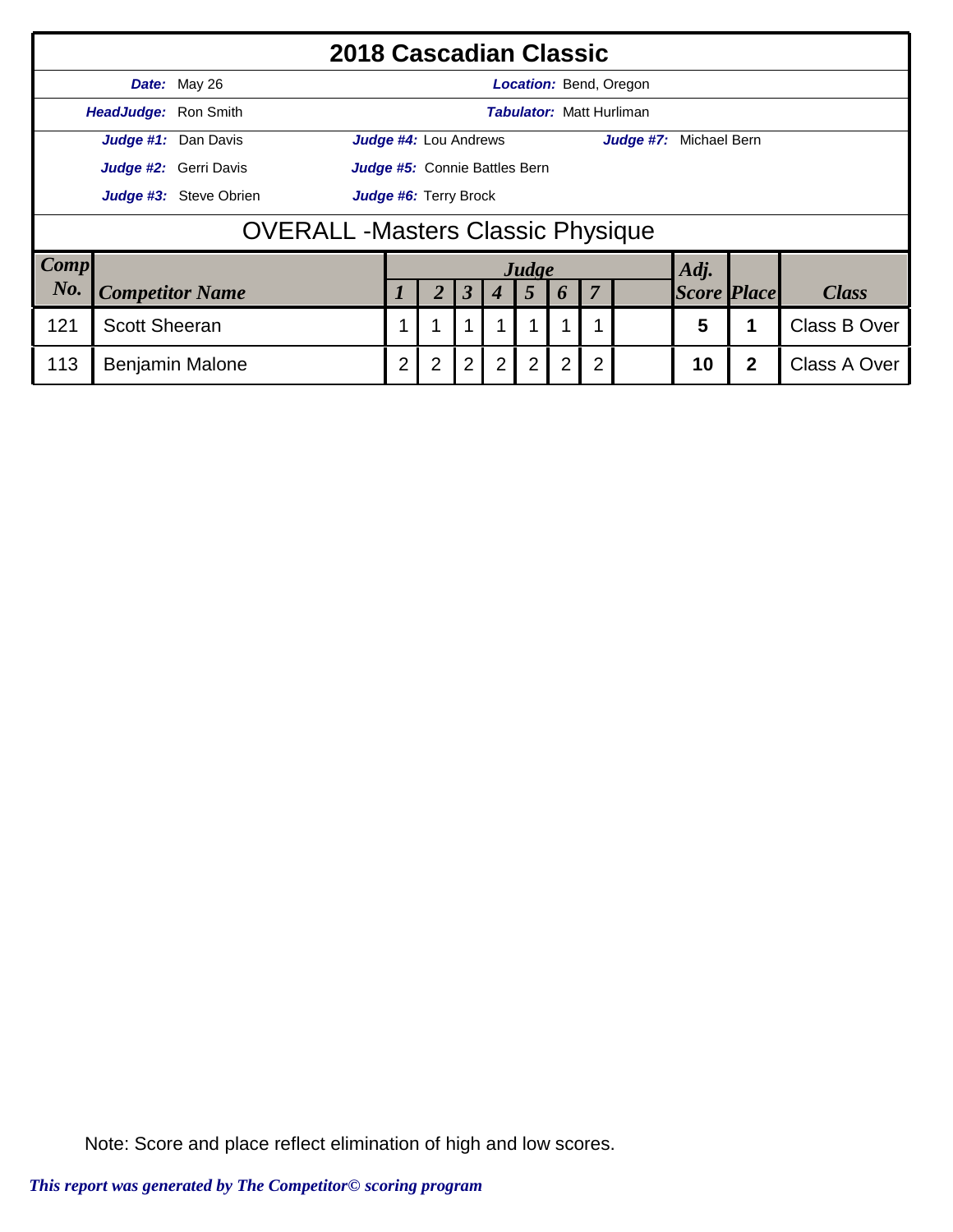|             |                                      | 2018 Cascadian Classic  |                       |                               |                      |                  |       |             |                |                                 |                    |                |              |  |
|-------------|--------------------------------------|-------------------------|-----------------------|-------------------------------|----------------------|------------------|-------|-------------|----------------|---------------------------------|--------------------|----------------|--------------|--|
|             |                                      | Date: May 26            |                       |                               |                      |                  |       |             |                | <b>Location: Bend, Oregon</b>   |                    |                |              |  |
|             | HeadJudge: Ron Smith                 |                         |                       |                               |                      |                  |       |             |                | <b>Tabulator: Matt Hurliman</b> |                    |                |              |  |
|             |                                      | Judge #1: Dan Davis     |                       | Judge #4: David Odom          |                      |                  |       |             |                | Judge #7: Michael Bern          |                    |                |              |  |
|             |                                      | Judge #2: Gerri Davis   |                       | Judge #5: Connie Battles Bern |                      |                  |       |             |                |                                 |                    |                |              |  |
|             |                                      | Judge #3: Steve Obrien  | Judge #6: Terry Brock |                               |                      |                  |       |             |                |                                 |                    |                |              |  |
|             | <b>OVERALL-Open Classic Physique</b> |                         |                       |                               |                      |                  |       |             |                |                                 |                    |                |              |  |
| <b>Comp</b> |                                      |                         |                       |                               |                      |                  | Judge |             |                |                                 | Adj.               |                |              |  |
| No.         |                                      | <b>Competitor Name</b>  |                       | 2                             | $\boldsymbol{\beta}$ | $\boldsymbol{4}$ | 5     | 6           | $\overline{7}$ |                                 | <b>Score Place</b> |                | <b>Class</b> |  |
| 140         |                                      | <b>Mohammed Alzaher</b> |                       |                               |                      |                  |       |             | 1              |                                 | 5                  | 1              | Class C Over |  |
| 125         |                                      | Clayton Maytorena       | $\overline{2}$        | 3                             | $\overline{2}$       | $\overline{2}$   | 3     | $2^{\circ}$ | $\overline{2}$ |                                 | 11                 | $\overline{2}$ | Class A Unde |  |
| 132         | Paco Magana                          |                         | 3                     | $\overline{2}$                | 3                    | 3                | 2     | 3           | 3              |                                 | 14                 | 3              | Class B Unde |  |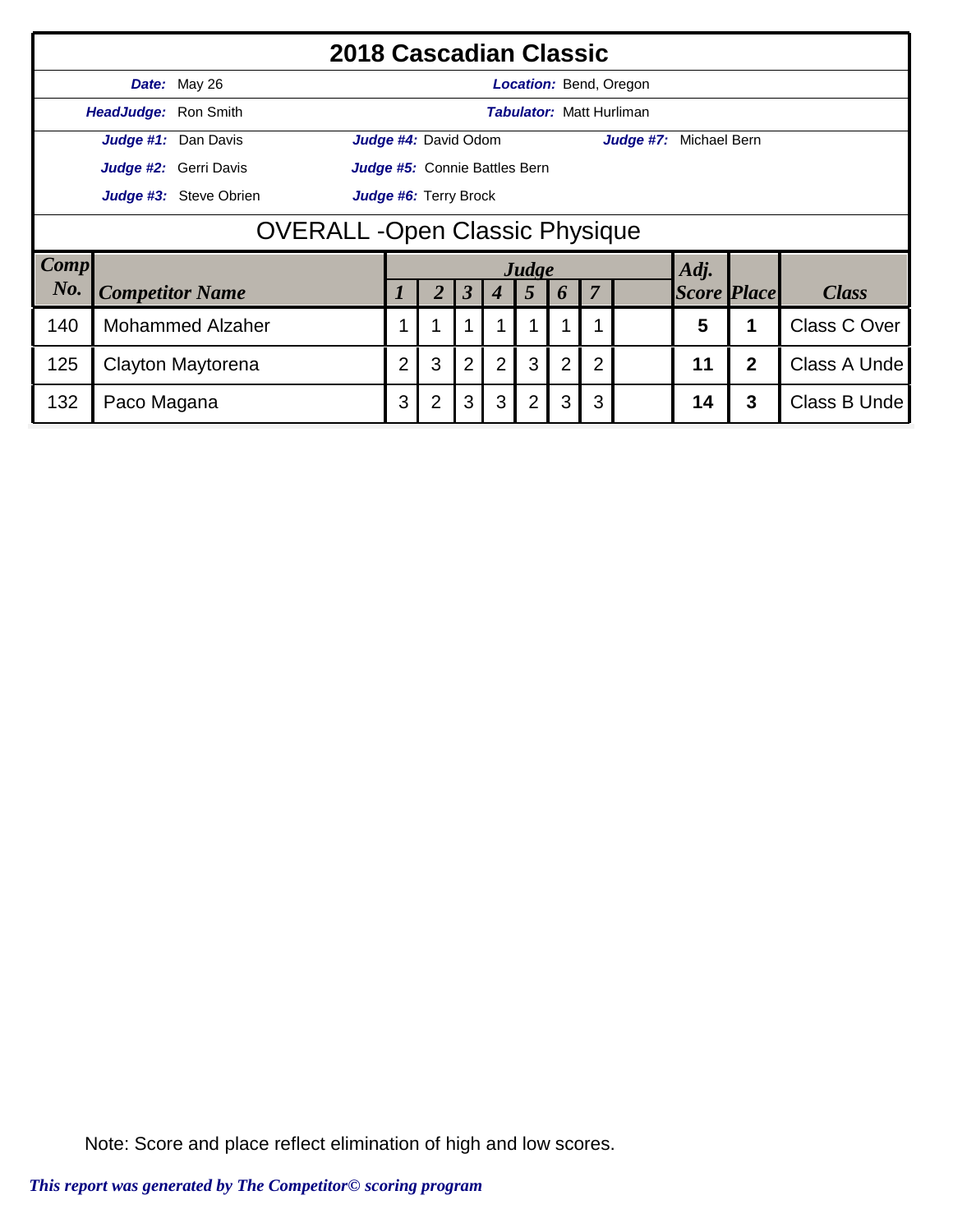|             |                                       | 2018 Cascadian Classic |                       |                               |                      |                  |                |   |                |                                 |                    |              |                     |  |
|-------------|---------------------------------------|------------------------|-----------------------|-------------------------------|----------------------|------------------|----------------|---|----------------|---------------------------------|--------------------|--------------|---------------------|--|
|             |                                       | Date: May 26           |                       |                               |                      |                  |                |   |                | <b>Location: Bend, Oregon</b>   |                    |              |                     |  |
|             | <b>HeadJudge: Ron Smith</b>           |                        |                       |                               |                      |                  |                |   |                | <b>Tabulator: Matt Hurliman</b> |                    |              |                     |  |
|             |                                       | Judge #1: Dan Davis    |                       | Judge #4: David Odom          |                      |                  |                |   |                | Judge #7: Michael Bern          |                    |              |                     |  |
|             |                                       | Judge #2: Gerri Davis  |                       | Judge #5: Connie Battles Bern |                      |                  |                |   |                |                                 |                    |              |                     |  |
|             |                                       | Judge #3: Steve Obrien | Judge #6: Terry Brock |                               |                      |                  |                |   |                |                                 |                    |              |                     |  |
|             | <b>OVERALL -Masters Mens Physique</b> |                        |                       |                               |                      |                  |                |   |                |                                 |                    |              |                     |  |
| <b>Comp</b> |                                       |                        |                       |                               |                      |                  | Judge          |   |                |                                 | Adj.               |              |                     |  |
| No.         |                                       | <b>Competitor Name</b> |                       | $\overline{2}$                | $\boldsymbol{\beta}$ | $\boldsymbol{4}$ | $\overline{5}$ | 6 | $\overline{7}$ |                                 | <b>Score Place</b> |              | <b>Class</b>        |  |
| 114         | Daniel Wilson                         |                        |                       |                               |                      |                  |                |   |                |                                 | 5                  | 1            | Class A Over        |  |
| 167         | Jason Lobaugh                         |                        | $\overline{2}$        | $\overline{2}$                | $\overline{2}$       | 2                | $\overline{2}$ | 2 | $\overline{2}$ |                                 | 10                 | $\mathbf{2}$ | <b>Class B Over</b> |  |
| 172         | Jason Lobaugh                         |                        | 3                     | 3                             | 3                    | 3                | 3              | 3 | 3              |                                 | 15                 | 3            | <b>Class C Over</b> |  |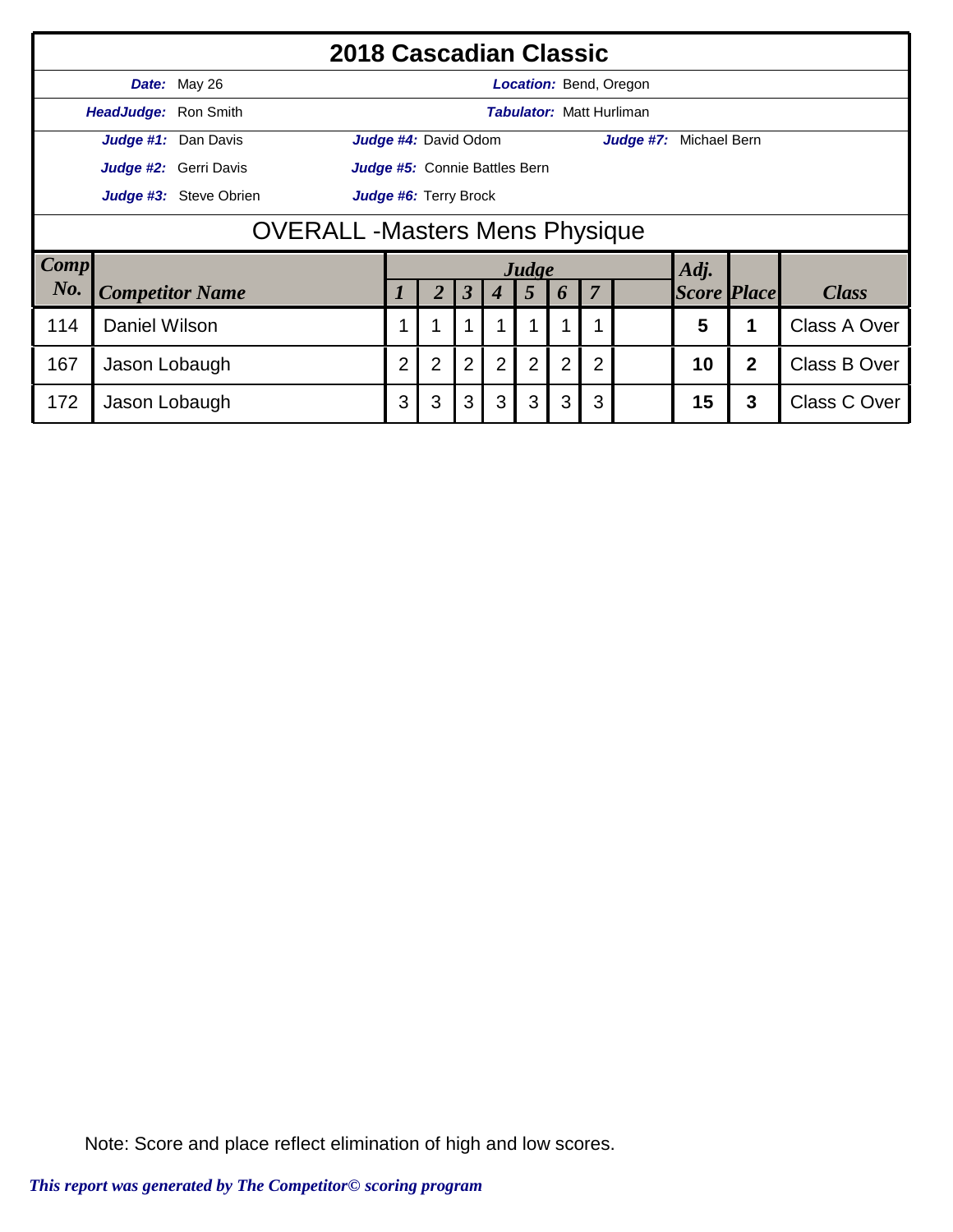|      |                      |                         | 2018 Cascadian Classic            |                |                |                      |                  |                 |                |                |                                 |                    |                  |              |
|------|----------------------|-------------------------|-----------------------------------|----------------|----------------|----------------------|------------------|-----------------|----------------|----------------|---------------------------------|--------------------|------------------|--------------|
|      |                      | Date: May 26            |                                   |                |                |                      |                  |                 |                |                | <b>Location: Bend, Oregon</b>   |                    |                  |              |
|      | HeadJudge: Ron Smith |                         |                                   |                |                |                      |                  |                 |                |                | <b>Tabulator: Matt Hurliman</b> |                    |                  |              |
|      |                      | Judge #1: Dan Davis     | Judge #4: David Odom              |                |                |                      |                  |                 |                |                | Judge #7: Michael Bern          |                    |                  |              |
|      |                      | Judge #2: Gerri Davis   | Judge #5: Connie Battles Bern     |                |                |                      |                  |                 |                |                |                                 |                    |                  |              |
|      |                      | Judge #3: Steve Obrien  | Judge #6: Terry Brock             |                |                |                      |                  |                 |                |                |                                 |                    |                  |              |
|      |                      |                         | <b>OVERALL-Open Mens Physique</b> |                |                |                      |                  |                 |                |                |                                 |                    |                  |              |
| Comp |                      |                         | Adj.<br>Judge                     |                |                |                      |                  |                 |                |                |                                 |                    |                  |              |
| No.  |                      | <b>Competitor Name</b>  |                                   |                | 2              | $\boldsymbol{\beta}$ | $\boldsymbol{4}$ | $5\overline{)}$ | 6              | $\overline{7}$ |                                 | <b>Score Place</b> |                  | <b>Class</b> |
| 183  |                      | <b>Mohammed Alzaher</b> |                                   |                |                |                      |                  |                 |                | $\overline{2}$ |                                 | 5                  |                  | Class D Und  |
| 199  | Daniel Wilson        |                         |                                   | $\overline{2}$ | $\overline{2}$ | $\overline{2}$       | $\overline{2}$   | $\overline{2}$  | 3              |                |                                 | 10                 | $\overline{2}$   | Class E Over |
| 180  | Roger Garza Jr       |                         |                                   | 4              | $\overline{4}$ | 3                    | 3                | 3               | $\overline{2}$ | 3              |                                 | 16                 | 3                | Class C Und  |
| 176  |                      | Christopher Ammerman    |                                   | 3              | 3              | 5                    | $\overline{4}$   | 4               | 4              | 4              |                                 | 19                 | $\boldsymbol{4}$ | Class A Unde |
| 179  |                      | Henry Hernandez         |                                   | 5              | 5              | 4                    | 5                | 5               | 5              | 5              |                                 | 25                 | 5                | Class B Unde |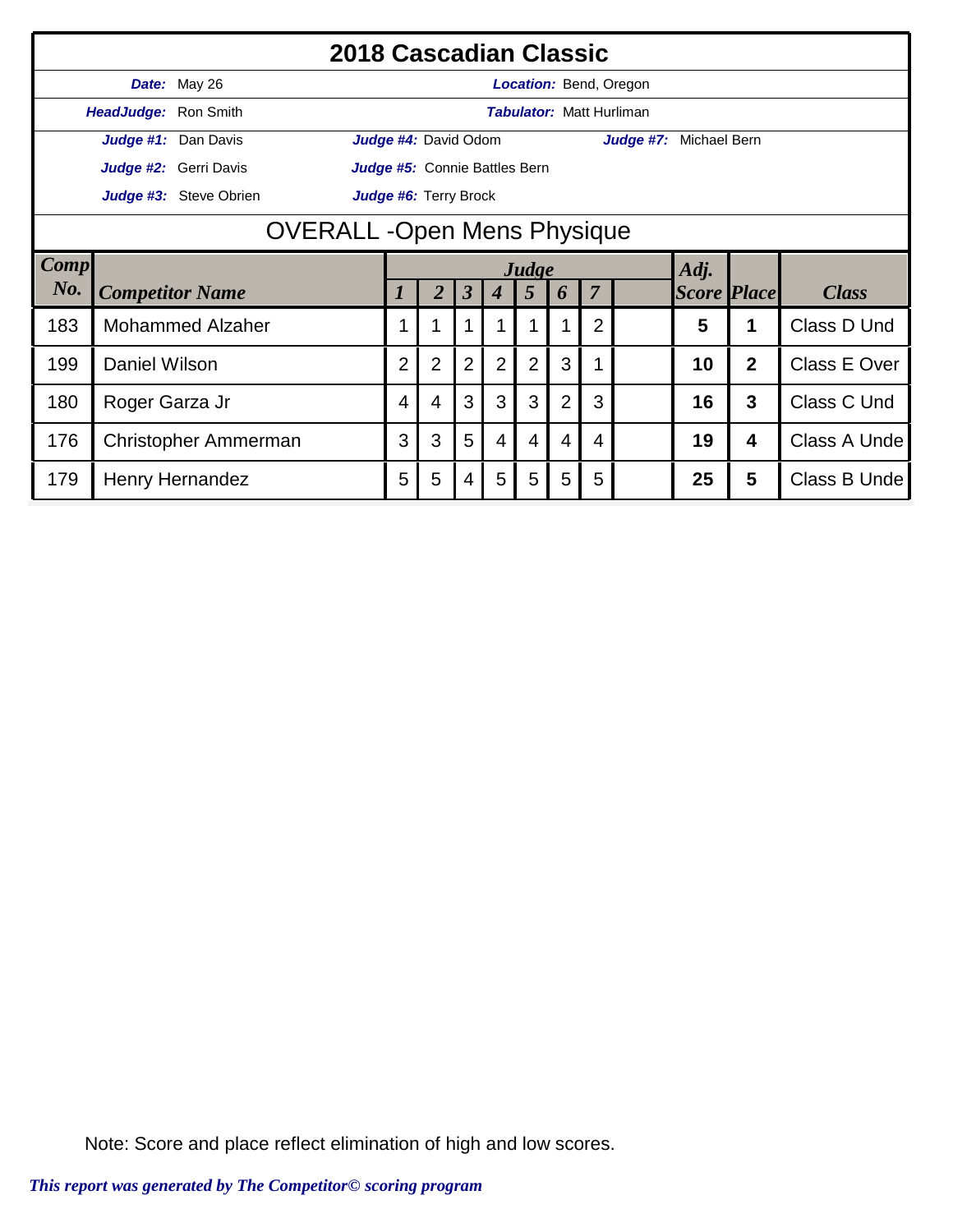|      |                                 |                        | 2018 Cascadian Classic |                |                               |                |                  |                |   |                |                                 |                    |                |              |
|------|---------------------------------|------------------------|------------------------|----------------|-------------------------------|----------------|------------------|----------------|---|----------------|---------------------------------|--------------------|----------------|--------------|
|      |                                 | Date: May 26           |                        |                |                               |                |                  |                |   |                | Location: Bend, Oregon          |                    |                |              |
|      | <b>HeadJudge: Ron Smith</b>     |                        |                        |                |                               |                |                  |                |   |                | <b>Tabulator: Matt Hurliman</b> |                    |                |              |
|      |                                 | Judge #1: Dan Davis    |                        |                | Judge #4: David Odom          |                |                  |                |   |                | Judge #7: Michael Bern          |                    |                |              |
|      |                                 | Judge #2: Gerri Davis  |                        |                | Judge #5: Connie Battles Bern |                |                  |                |   |                |                                 |                    |                |              |
|      |                                 | Judge #3: Steve Obrien | Judge #6: Terry Brock  |                |                               |                |                  |                |   |                |                                 |                    |                |              |
|      | <b>OVERALL</b> - Masters Bikini |                        |                        |                |                               |                |                  |                |   |                |                                 |                    |                |              |
| Comp |                                 |                        |                        |                |                               |                |                  | Judge          |   |                |                                 | Adj.               |                |              |
| No.  |                                 | <b>Competitor Name</b> |                        |                | 2                             | $\mathfrak{Z}$ | $\boldsymbol{4}$ | 5              | 6 | $\overline{7}$ |                                 | <b>Score Place</b> |                | <b>Class</b> |
| 236  | <b>Tiffany Baratta</b>          |                        |                        | 1              | и                             |                |                  |                |   | 1              |                                 | 5                  | 1              | Class A Over |
| 251  | <b>Becky Kennerly</b>           |                        |                        | $\overline{2}$ | $\overline{2}$                | $\overline{2}$ | $\overline{2}$   | $\overline{2}$ | 2 | $\overline{2}$ |                                 | 10                 | $\overline{2}$ | Class B Over |
| 255  | <b>Kristine Kipp</b>            |                        |                        | 3              | 3                             | 3              | 3                | 3              | 3 | 3              |                                 | 15                 | 3              | Class C Over |